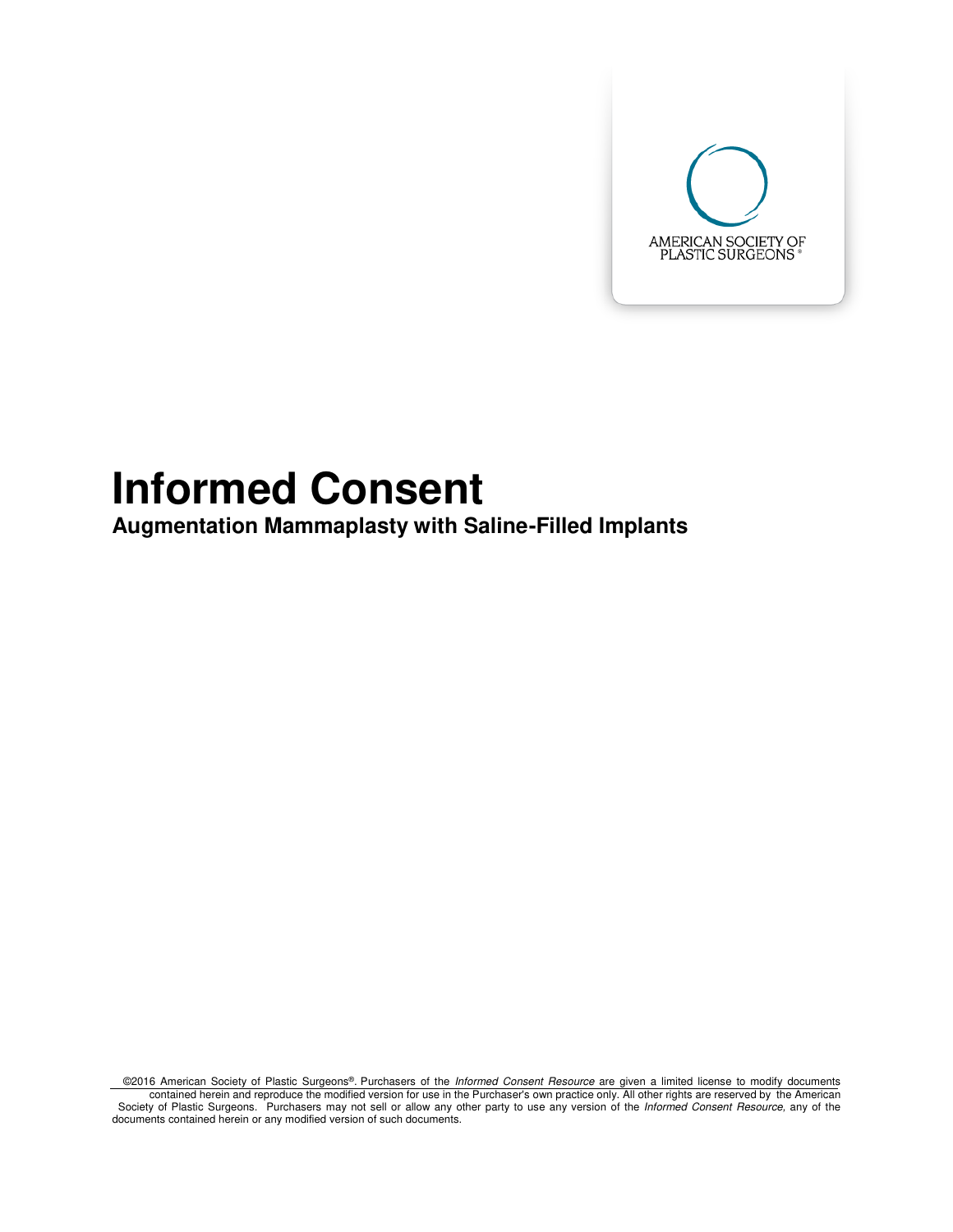# **INSTRUCTIONS**

This is an informed-consent document that has been prepared to help inform you about augmentation mammaplasty surgery with saline-filled implants, its risks, as well as alternative treatment(s).

It is important that you read this information carefully and completely. Please initial each page, indicating that you have read the page and sign the consent for surgery as proposed by your plastic surgeon and agreed upon by you.

# **GENERAL INFORMATION**

Augmentation mammaplasty is a surgical operation performed to enlarge the breasts for a number of reasons**:** 

- To enhance the body contour of a woman, who for personal reasons feels that her breast size is too small.
- To correct a loss in breast volume after pregnancy.
- To balance breast size, when there exists a significant difference between the size of the breasts.
- To restore breast shape after partial or total loss of the breasts for various conditions.
- To correct or improve results of existing breast implants for cosmetic or reconstructive reasons.

Breast implant surgery is contraindicated in women with untreated breast cancer or pre-malignant breast disorders, active infection anywhere in the body, or individuals who are currently pregnant or nursing. Individuals with a weakened immune system (currently receiving chemotherapy or drugs to suppress the immune system), conditions that interfere with blood clotting or wound healing, or have reduced blood supply to the breast tissue from prior surgery or radiation therapy treatments may be at greater risk for complications and poor surgical outcome.

#### **According to the United States Food and Drug Administration (FDA), a woman must be at least 18 years of age for cosmetic breast augmentation with saline-filled breast implants. There is no age restriction on breast reconstruction procedures to restore breast shape after cancer, trauma, or severe breast abnormalities.**

Breast enlargement is accomplished by inserting a breast implant either behind the breast tissue or partially or completely under the chest muscles. Incisions are made to keep scars as inconspicuous as possible, usually under the breast, around the lower part of the areola, or in the armpit. When breast implants are inserted during the breast reconstruction process, tissue expanders are used to stretch healthy skin in order to provide coverage for a breast implant. Breast implants are manufactured in a variety of shapes, sizes, and with either smooth or textured surfaces. The method of implant selection and size, along with surgical approach for inserting and positioning breast implants will depend on your preferences, your anatomy and your surgeon's recommendation. The shape and size of the breasts prior to surgery will influence both the recommended treatment and the final results. If the breasts are not the same size or shape before surgery, it is unlikely that they will be completely symmetrical afterward.

Conditions that involve sagging of the breast or diminished skin tone (stretch marks) may require additional surgical procedures (breast lift) to reposition the nipple and areola upward and to remove loose skin.

Patients undergoing augmentation mammaplasty surgery must consider the following**:** 

- Breast augmentation or reconstruction with saline-filled implants may not be a onetime surgery.
- Breast implants of any type are not considered lifetime devices. They cannot be expected to last forever. You will likely require future surgery for implant replacement or removal.
- Changes that occur to the breasts following augmentation or reconstruction with implants are not reversible. There may be an unacceptable appearance to the breast if you later choose to have breast implants removed.

**Page 1 of 13 Patient Initials Patient Initials C2016 American Society of Plastic Surgeons®** 

This form is for reference purposes only. It is a general guideline and not a statement of standard of care. Rather, this form should be edited and amended to reflect policy requirements of your practice site(s), CMS and Joint Commission requirements, if applicable, and legal requirements of your individual states. The ASPS does not certify that this form, or any modified version of this form, meets the requirements to obtain informed consent for this particular procedure in the jurisdiction of your practice.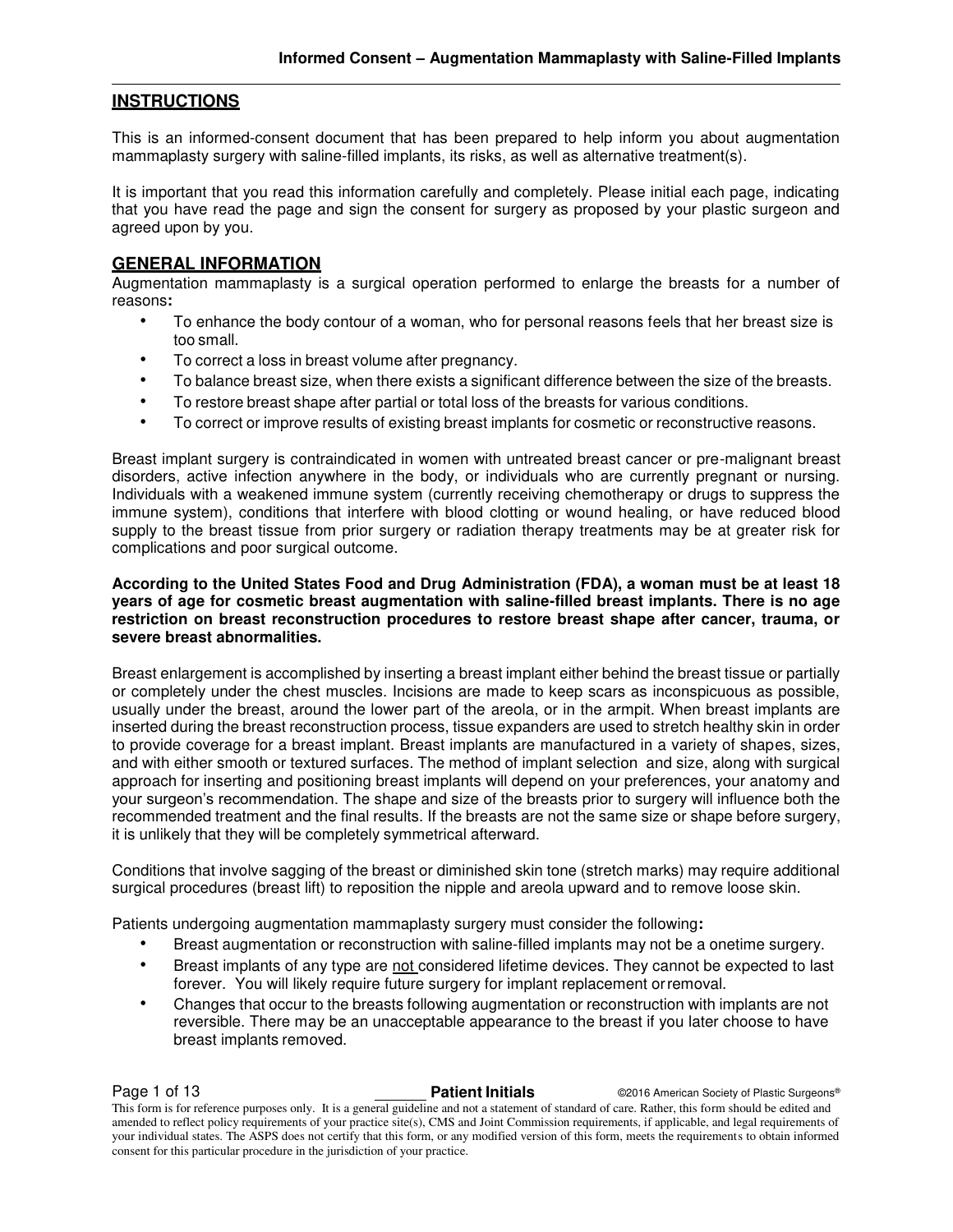Large volume primary augmentation or revision with larger sized implants in excess of dimensional planning for your chest and breast size may increase the risk of complications such as implant extrusion, hematoma, infection, palpable implant folds, and visible skin wrinkling requiring surgical intervention to correct these complications.

# **ALTERNATIVE TREATMENTS**

Augmentation mammaplasty with saline-filled implants is an elective surgical operation. Alternative treatment would consist of not undergoing the surgical procedure or use of external breast prostheses or padding, use of silicone gel-filled implants or the transfer of other body tissues to enlarge/rebuild breast size. Risks and potential complications are associated with alternative surgical forms of treatment.

# **INHERENT RISKS OF AUGMENTATION MAMMAPLASTY SURGERY**

Every surgical procedure involves a certain amount of risk and it is important that you understand these risks and the possible complications associated with them. In addition, every procedure has limitations. Additional information concerning breast implants may be obtained from the FDA, package-insert sheets supplied by the implant manufacturer, or other information pamphlets required by individual state laws.

An individual's choice to undergo a surgical procedure is based on the comparison of the risk to potential benefit. Although the majority of patients do not experience these complications, you should discuss each of them with your plastic surgeon to make sure you understand all possible consequences of breast augmentation. Problems associated with breast implants can be inherent to this type of implanted medical device or relate to complications of a surgical procedure. Additional advisory information regarding this subject should be reviewed by patients considering surgery that involves breast implants.

While every patient experiences her own individual advantages and disadvantages following breast implant surgery, clinical data suggests that most women will be satisfied with the outcome of breast implant surgery despite the occurrence of problems inherent with the surgery.

# **SPECIFIC RISKS OF SALINE-FILLED BREAST IMPLANTS**

# **Implants:**

Breast implants, similar to other medical devices, can fail. When a saline-filled implant ruptures, the saline material is absorbed by the body, but the shell material remains. Rupture can occur as a result of an injury, from no apparent cause (silent rupture), or during mammography. It is possible to damage an implant at the time of surgery. Damaged or broken implants cannot be repaired. Ruptured or damaged implants require replacement or removal. Breast implants can wear out, they are not guaranteed to last a lifetime and future surgery may be required to replace one or both implants. An ultrasound or other radiological study may be necessary to evaluate the possibility of implant rupture or deflation, yet may not be 100% accurate in diagnosing implant integrity. Patients may be responsible for the costs associated with this. Saline-filled breast implants may not have the same contour or feel as silicone-filled breast implants. The shape of your breasts after surgery depends on many factors such as your skin thickness, position, placement of the implants, and technique. You should discuss with your surgeon the possibility of a different and less than desirable contour-shape as well as feel of your result.

# **Capsular Contracture:**

Scar tissue, which forms routinely internally around the breast implant, can tighten and make the breast round, firm, and possibly painful. Excessive firmness of the breasts can occur soon after surgery or years later. The occurrence of symptomatic capsular contracture is not predictable. The incidence of symptomatic capsular contracture can be expected to increase over time. Capsular contracture may occur on one side, both sides or not at all. It is more common with implant placement in front of the chest muscle layer. Treatment for capsular contracture may require surgery, implant replacement, or implant removal. Capsular contracture may reoccur after surgical procedures to treat this condition and it occurs more often in revision augmentation than primary augmentation. Some surgeons believe that preventative antibiotics

**Page 2 of 13 Patient Initials Patient Initials C2016 American Society of Plastic Surgeons®** This form is for reference purposes only. It is a general guideline and not a statement of standard of care. Rather, this form should be edited and amended to reflect policy requirements of your practice site(s), CMS and Joint Commission requirements, if applicable, and legal requirements of your individual states. The ASPS does not certify that this form, or any modified version of this form, meets the requirements to obtain informed consent for this particular procedure in the jurisdiction of your practice.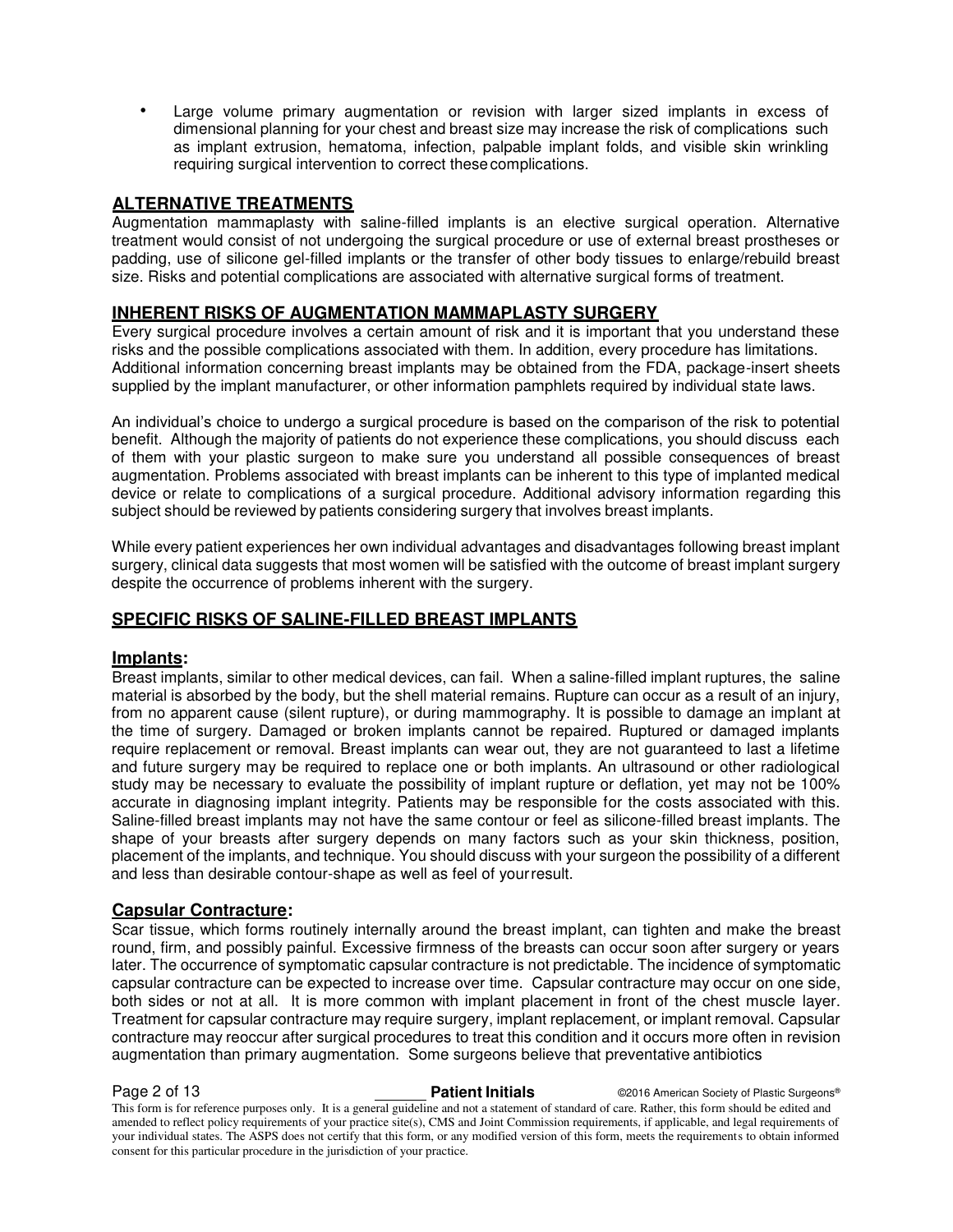during dental work and treatment for sinus infections and urinary tract infections may decrease this incidence. Discuss this with your surgeon.

# **Calcification:**

Calcium deposits can form in the scar tissue surrounding the implant and may cause pain, firmness, and be visible on mammography. These deposits must be identified as different from calcium deposits that are a sign of breast cancer. Should this occur, additional surgery may be necessary to remove and examine calcifications.

# **Implant Extrusion / Tissue Necrosis:**

Lack of adequate tissue coverage, wound healing problems, or infection may result in exposure and extrusion of the implant through the skin. Tissue breakdown (necrosis) has been reported with the use of steroid drugs, after chemotherapy/radiation to breast tissue, due to smoking, microwave diathermy, and excessive heat or cold therapy. In some cases, incision sites fail to heal normally. Atrophy (weakening or tissue loss) of breast tissue may occur. An implant may become visible at the surface of the breast as a result of the device pushing through layers of skin. If tissue break down occurs and the implant becomes exposed, implant removal may be necessary. Permanent scar deformity may occur. It is impossible to predict the biologic response that a patient's tissues will exhibit to the placement of breast implants or how you will heal following surgery.

# **Skin Wrinkling and Rippling:**

Visible and palpable (discernible to touch) wrinkling of implants and breast skin can occur. Some wrinkling is normal and expected with saline-filled breast implants. This may be more pronounced in patients who have saline-filled implants with textured surfaces or thin breast tissue. It may be possible to feel the implant fill valve. Some patients may find palpable valve and wrinkles cosmetically undesirable. Palpable valve, wrinkling and/or folds may be confused with palpable tumors and questionable cases must be investigated.

# **Chest Wall Irregularities:**

Chest wall irregularities have been reported secondary to the use of tissue expanders and breast implants, including rib deformity.

### **Implant Displacement and Tissue Stretching:**

Displacement, rotation, or migration of a breast implant may occur from its initial placement and can be accompanied by discomfort and/or distortion in breast shape (visible rippling of the skin). Unusual techniques of implant placement may increase the risk of displacement or migration. Additional surgery may be necessary to attempt to correct this problem. It may not be possible to resolve this problem once it has occurred.

# **Surface Contamination of Implants:**

Skin oil, lint from surgical drapes, or talc may become deposited on the surface of the implant at the time of insertion. The consequences of this are unknown.

### **Unusual Activities and Occupations:**

Activities and occupations which have the potential for trauma to the breast could potentially break or damage breast implants, or cause bleeding/seroma.

# **Change in Nipple and Skin Sensation:**

You may experience a diminished (or loss of) sensitivity of the nipples and the skin of your breast. After several months, most patients have normal sensation. Partial or permanent loss of nipple and skin sensation may occur occasionally. Changes in sensation may affect sexual response or the ability to breast feed a baby.

Page 3 of 13 **Patient Initials** ©2016 American Society of Plastic Surgeons®

This form is for reference purposes only. It is a general guideline and not a statement of standard of care. Rather, this form should be edited and amended to reflect policy requirements of your practice site(s), CMS and Joint Commission requirements, if applicable, and legal requirements of your individual states. The ASPS does not certify that this form, or any modified version of this form, meets the requirements to obtain informed consent for this particular procedure in the jurisdiction of your practice.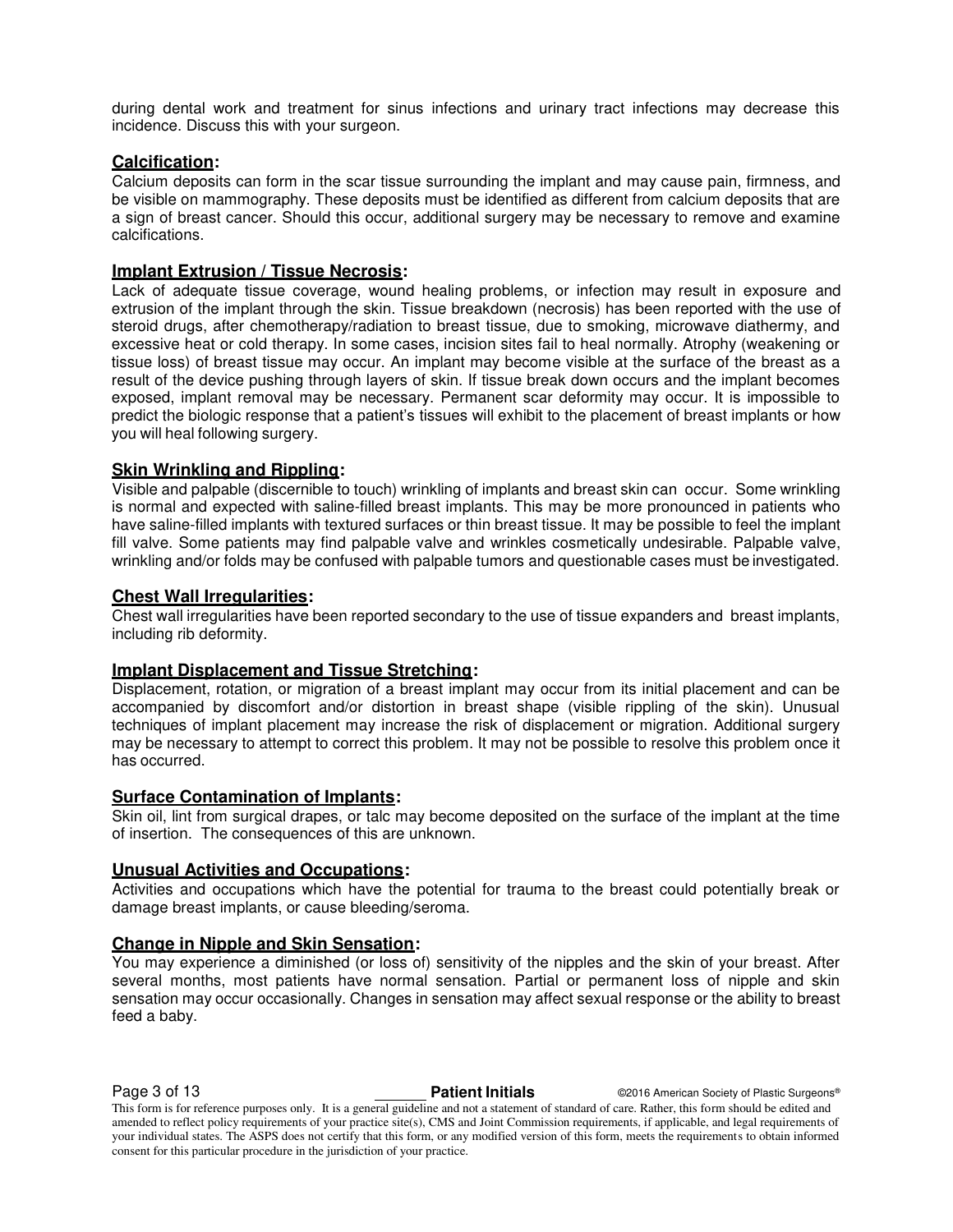# **Anaplastic Large Cell Lymphoma (ALCL):**

Women with saline and silicone gel breast implants may have a very small and possibly increased risk of developing anaplastic large cell lymphoma (ALCL) in the scar capsule adjacent to the implant. This is a very rare disease and is currently being investigated as to its relationship to breast implants, and whether this is even a cancer or a Lymphoproliferative Disorder. ALCL is an extremely rare cancer of the immune system which can occur anywhere in the body. The National Cancer Institute estimated 1 in 500,000 women per year in the U.S. are diagnosed with ALCL. ALCL in the breast is even rarer with approximately 3 in 100 million women in U.S diagnosed per year. The relationship between breast implants and ALCL is unclear and is currently under investigation. In most cases, women observed changes in the look or feel of the area surrounding the implant after their initial surgical sites were fully healed.

Patients with breast implants should be followed by a surgeon over time and seek professional care for implant-related symptoms such as pain, lumps, swelling, or asymmetry. Patients should monitor their breast implants with routine breast self-exams and follow standard medical recommendations for imaging (e.g. Mammography, Ultrasound, MRI). Abnormal screening results or implant-related symptoms may result in additional costs and expenses for tests and/or procedures to properly diagnose and treat your condition. Tests and procedures could include but may not be limited to: obtaining breast fluid or tissue for pathology and laboratory evaluation and surgery to remove the scar capsule around the breast implant, implant removal or implant replacement.

# **Breast Disease:**

Current medical information does not demonstrate an increased risk of breast cancer in women who have breast implant surgery for either cosmetic or reconstructive purposes. Individuals with a personal history or family history of breast cancer may be at a higher risk of developing breast cancer than a woman with no family history of this disease. It is recommended that all women perform periodic self-examination of their breasts, have mammography according to American Cancer Society guidelines, and seek professional care should a breast lump be detected. In the event that suspicious tissue is identified prior to or during breast surgery, additional tests and therapy with corresponding expenses may be warranted.

# **Interference with Sentinel Lymph Node Mapping Procedures:**

Breast surgery procedures that involve cutting through breast tissue, similar to a breast biopsy, can potentially interfere with diagnostic procedures to determine lymph node drainage of breast tissue to stage breast cancer.

# **Future Pregnancy and Breast Feeding:**

This surgery is not known to interfere with pregnancy. If you are planning a pregnancy, your breast skin may stretch and offset the results of surgery. You may have more difficulty breast feeding after this operation.

# **GENERAL RISKS OF SURGERY**

# **Healing Problems:**

Wound disruption or delayed wound healing is possible. Some areas of the skin may not heal normally and may take a long time to heal. Areas of skin may die. This may require frequent dressing changes or further surgery to remove the non-healed tissue.

Individuals who have decreased blood supply to tissue from past surgery or radiation therapy may be at increased risk for wound healing and poor surgical outcome. Certain medical conditions, dietary supplements and medications may delay and interfere with healing, such as massive weight loss, diabetes, tobacco use, and need for medications like steroids on an extended basis. Patients may have a

This form is for reference purposes only. It is a general guideline and not a statement of standard of care. Rather, this form should be edited and amended to reflect policy requirements of your practice site(s), CMS and Joint Commission requirements, if applicable, and legal requirements of your individual states. The ASPS does not certify that this form, or any modified version of this form, meets the requirements to obtain informed consent for this particular procedure in the jurisdiction of your practice.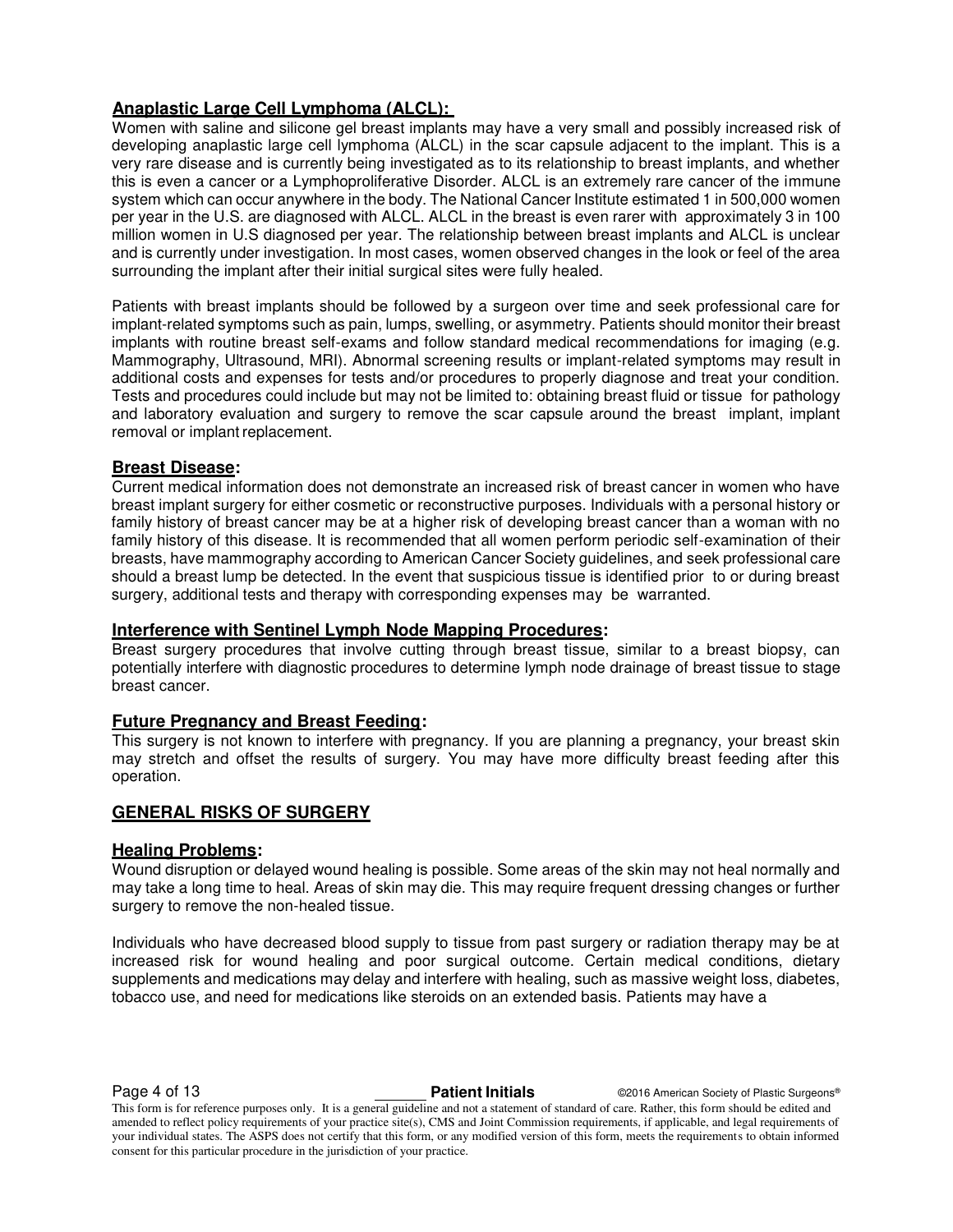healing delay that could result in the incisions coming apart, tissue loss, infection, and tissue changes resulting in the need for additional medical care, surgery, and prolonged hospitalizations.

There are general risks associated with healing such as swelling, bleeding, possibility of additional surgery, prolonged recovery, color changes, shape changes, infection, not meeting patient goals and expectations, and added expense to the patient. There may also be a longer recovery due to the length of surgery and anesthesia

Wounds may separate after surgery. Should this occur, additional treatment including surgery may be necessary.

# **Bleeding:**

It is possible, though unusual, to experience a bleeding episode during or after surgery. Should postoperative bleeding occur, it may require emergency treatment to drain accumulated blood or you may require a blood transfusion, though such occurrences are rare. The collection of blood that can occur under your skin following surgery is referred to as a hematoma. Increased activity too soon after surgery can lead to increased chance of bleeding and additional surgery. It is important to follow postoperative instructions and limit exercise and strenuous activity for the instructed time. Non-prescription "herbs" and dietary supplements can increase the risk of surgical bleeding. Hematoma can occur at any time, usually in the first three weeks following injury to the operative area. If blood transfusions are necessary to treat blood loss, there is the risk of blood-related infections such as hepatitis and HIV (AIDS). Your surgeon may provide medications after your surgery to prevent blood clots. Medications that are used to prevent blood clots in veins can produce bleeding and decreased blood platelets.

# **Infection:**

Infection, although uncommon, can occur after surgery. Should an infection occur, additional treatment including antibiotics, hospitalization, or additional surgery may be necessary. It is important to tell your surgeon of any other infections, such as a history of MRSA infections, an open wound, recent upper respiratory infection/ pneumonia, ingrown toenail, insect bite, tooth abscess, or urinary tract infection. Infections in other parts of the body, may lead to an infection in the operated area. Post-operative infections often result in more extensive scarring and predispose to revision surgery.

### **Scarring:**

All surgery leaves scars, some more visible than others. Although good wound healing after a surgical procedure is expected, abnormal scars may occur within the skin and deeper tissues. Scars may be unattractive and of a different color than the surrounding skin tone. Scar appearance may also vary within the same scar. Scars may be asymmetrical (appear different on the right and left side of the body). There is the possibility of visible marks in the skin from sutures. In some cases, scars may require surgical revision or treatment.

### **Firmness:**

Excessive firmness can occur after surgery due to internal scarring. The occurrence of this is not predictable. Additional treatment including surgery may be necessary.

# **Pain:**

You will experience pain after your surgery. Pain of varying intensity and duration may occur and persist after surgery. If you are a chronic pain patient followed by a Pain Therapy Practitioner, you may be asked to see this practitioner pre operatively to assist you in the management of your pain disorder in the postoperative period. Chronic pain may occur very infrequently from nerves becoming trapped in scar tissue or due to tissue stretching.

There are nerve endings that may become involved with healing scars from surgery. While there may not be a major nerve injury, the small nerve endings during the healing period may become too active

**Page 5 of 13 Patient Initials Patient Initials C2016 American Society of Plastic Surgeons®** This form is for reference purposes only. It is a general guideline and not a statement of standard of care. Rather, this form should be edited and amended to reflect policy requirements of your practice site(s), CMS and Joint Commission requirements, if applicable, and legal requirements of your individual states. The ASPS does not certify that this form, or any modified version of this form, meets the requirements to obtain informed consent for this particular procedure in the jurisdiction of your practice.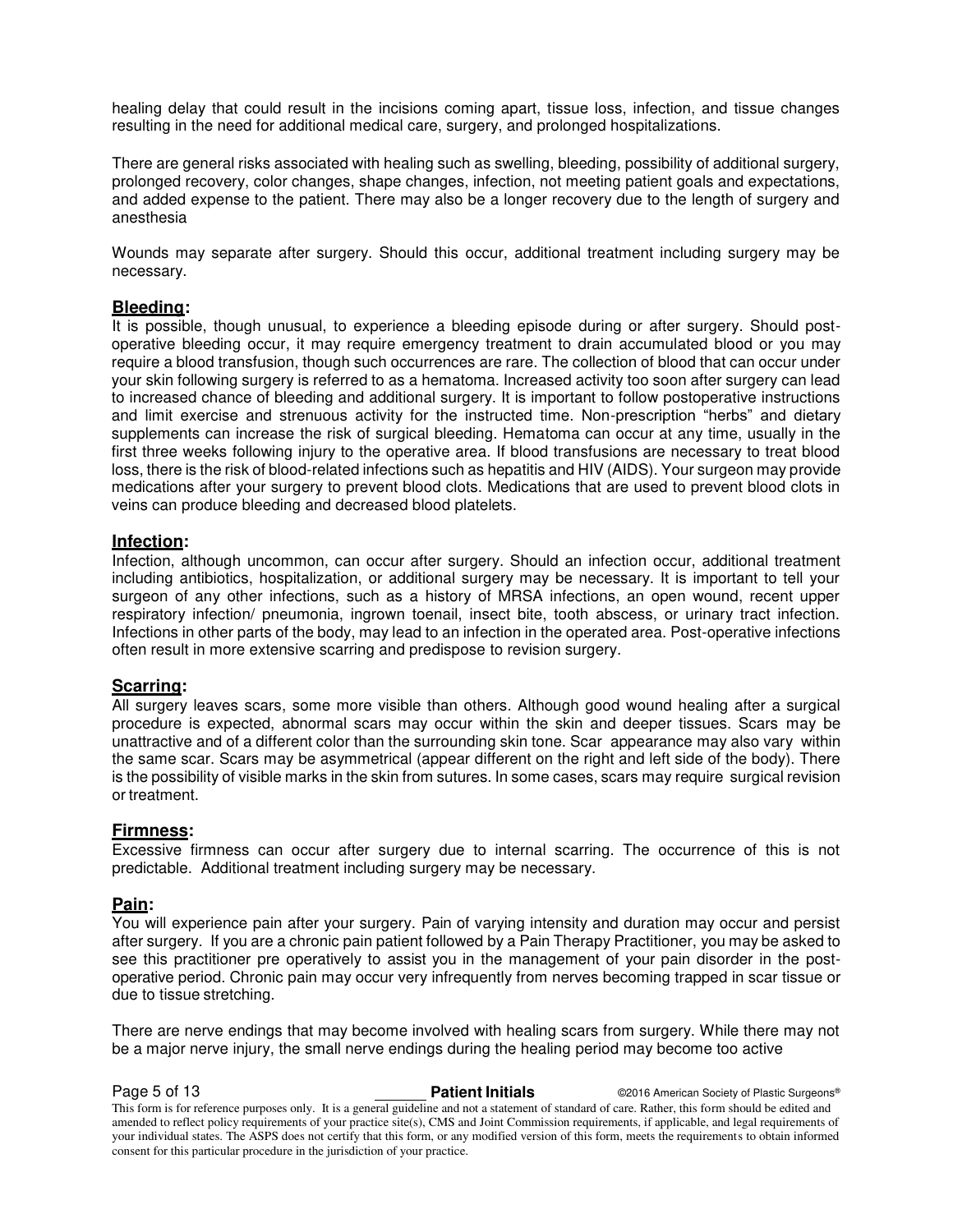producing a painful or oversensitive area due to the small sensory nerve involved with scar tissue. Often, massage and early non-surgical intervention resolves this. It is important to discuss post-surgical pain with your surgeon.

# **Change in Skin Sensation:**

It is common to experience diminished (or loss of) skin sensation in areas that have had surgery. Diminished (or complete loss of) skin sensation may not totally resolve.

Itching, tenderness, or exaggerated responses to hot or cold temperatures may occur after surgery. Usually this resolves during healing, but in rare situations it may be chronic.

# **Sutures:**

Most surgical techniques use deep sutures. You may notice these sutures after your surgery. Sutures may spontaneously poke through the skin, become visible or produce irritation that requires suture removal.

# **Asymmetry/Deformity:**

Symmetrical body appearance may not result after surgery. Factors such as skin tone, fatty deposits, skeletal prominence, and muscle tone may contribute to normal asymmetry in body features. Most patients have differences between the right and left side of their bodies before any surgery is performed. Additional surgery may be necessary to attempt to diminish asymmetry/deformity.

# **Damage to Deeper Structures:**

There is the potential for injury to deeper structures including nerves, blood vessels, lymphatics, muscles (weakness), and organs like lungs (pneumothorax) and intestines during any surgical procedure. The potential for this to occur varies according to the type of procedure being performed. Injury to deeper structures may be temporary or permanent.

### **Fat Necrosis:**

Fatty tissue found deep in the skin might die. This may produce areas of firmness under the skin. Additional surgery to remove areas of fat necrosis may be necessary. There is the possibility of contour irregularities in the skin that may result from fat necrosis.

# **Persistent Swelling (Lymphedema):**

Persistent swelling of soft tissue can occur following surgery and may become permanent.

# **Surgical Anesthesia:**

Both local and general anesthesia involves risk. There is the possibility of complications, injury, and even heart attack, stroke, blindness, disability, and death from all forms of surgical anesthesia or sedation.

### **Shock:**

In rare circumstances, your surgical procedure can cause severe trauma, particularly when multiple or extensive procedures are performed. Although serious complications are infrequent, infections or excessive fluid loss can lead to severe illness and even death. If surgical shock occurs, hospitalization and additional treatment would be necessary.

# **Cardiac and Pulmonary Complications:**

Pulmonary (lung) complications may occur secondarily to blood clots (pulmonary emboli), fat deposits (fat emboli), pneumonia, or partial collapse of the lungs after general anesthesia, and these can be lifethreatening or fatal in some circumstances. Inactivity and other conditions may increase the incidence of blood clots traveling to the lungs causing a major blood clot that may result in death. It is important to discuss with your physician any past history of swelling in your legs or blood clots that may contribute to this condition. Cardiac complications are a risk with any surgery and anesthesia, even in patients without

**Page 6 of 13 Patient Initials Patient Initials C2016 American Society of Plastic Surgeons®** 

This form is for reference purposes only. It is a general guideline and not a statement of standard of care. Rather, this form should be edited and amended to reflect policy requirements of your practice site(s), CMS and Joint Commission requirements, if applicable, and legal requirements of your individual states. The ASPS does not certify that this form, or any modified version of this form, meets the requirements to obtain informed consent for this particular procedure in the jurisdiction of your practice.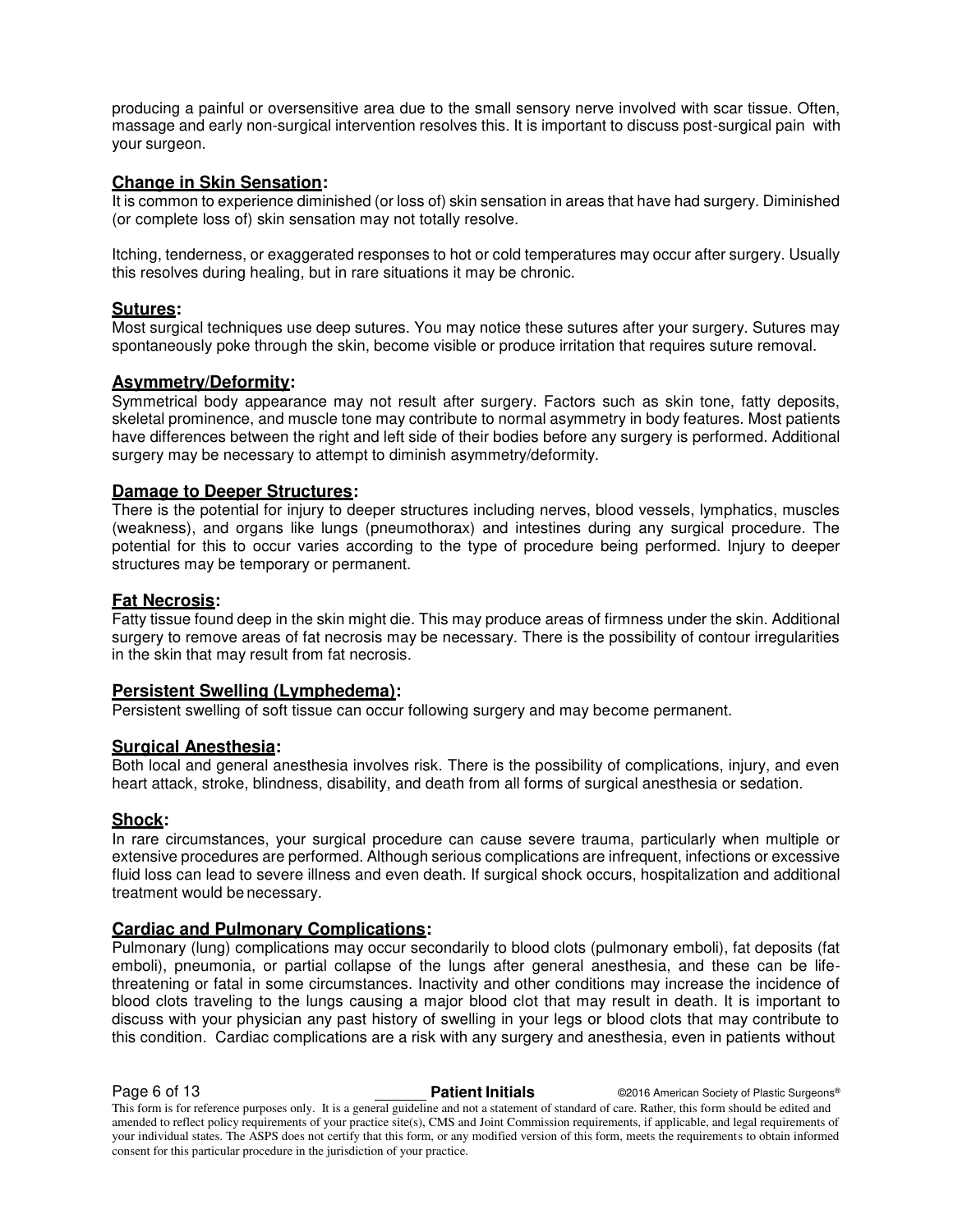symptoms. If you experience shortness of breath, chest pains, or unusual heart beats, seek medical attention immediately. Should any of these complications occur, you may require hospitalization and additional treatment.

# **Venous Thrombosis (Clot) and Sequelae:**

Thrombosed veins, which resemble cords, occasionally develop in the area of the breast or around IV sites or other surgical sites, and usually resolve without medical or surgical treatment. It is important to discuss with your surgeon any birth control pills you are taking. Certain high estrogen pills may increase your risk of thrombosed veins, personal history of bleeding and clotting problems may also increase your risk of thrombosed veins. Clots that can form in the deeper blood vessels (often in the legs) can cause extremity swelling or move to the chest and be dangerous (as above).

# **Allergic Reactions:**

In rare cases, local allergies to tape, suture material and glues, blood products, topical preparations or injected agents have been reported. Serious systemic reactions including shock (anaphylaxis) may occur in response to drugs used during surgery and prescription medicines. Allergic reactions may require additional treatment. It is important to notify your physician of any previous allergic reactions.

# **Drug Reactions:**

Unexpected drug allergies, lack of proper response to medication, or illness caused by the prescribed drug are possibilities. It is important for you to inform your physician of any problems you have had with any medication or allergies to medication, prescribed or over the counter, as well as medications you now regularly take. Provide your surgeon with a list of medications and supplements you are currently taking.

# **Surgical Wetting Solutions:**

There is the possibility that large volumes of fluid containing dilute local anesthetic drugs and epinephrine that is injected into fatty deposits during surgery may contribute to fluid overload or systemic reaction to these medications. Additional treatment including hospitalization may be necessary.

# **Fat/Air Embolism:**

In rare cases, fat particles or air can enter the vascular system and can travel to the heart, lungs or brain. This can result in significant complications including death.

# **Unsatisfactory Result:**

Although good results are expected, there is no guarantee or warranty expressed or implied, on the results that may be obtained. The body is not symmetric and almost everyone has some degree of unevenness which may not be recognized in advance. One side of the face may be slightly larger, one side of the face droopier. The breast and trunk area exhibits the same possibilities. Many of such issues cannot be fully corrected with surgery. The more realistic your expectations as to results, the better your results will appear to you. Some patients never achieve their desired goals or results, at no fault of the surgeon or surgery. You may be disappointed with the results of surgery. Asymmetry, unanticipated shape and size, loss of function, wound disruption, poor healing, contour irregularity, deformity, and loss of sensation may occur after surgery. Size may be incorrect. Unsatisfactory surgical scar location or appearance may occur. It may be necessary to perform additional surgery to improve your results. Unsatisfactory results may NOT improve with each additional treatment.

# **ADDITIONAL ADVISORIES**

# **Medications and Herbal Dietary Supplements:**

There are potential adverse reactions that occur as the result of taking over-the-counter, herbal, and/or prescription medications. Aspirin and medications that contain aspirin interfere with forming blood clots, and therefore may contribute to more bleeding issues. If you have a medical condition (such as heart arrhythmia, heart stent, blood vessels with blockages, or blood clots) and are taking medications to thin

**Page 7 of 13 Patient Initials Patient Initials CALC American Society of Plastic Surgeons®** 

This form is for reference purposes only. It is a general guideline and not a statement of standard of care. Rather, this form should be edited and amended to reflect policy requirements of your practice site(s), CMS and Joint Commission requirements, if applicable, and legal requirements of your individual states. The ASPS does not certify that this form, or any modified version of this form, meets the requirements to obtain informed consent for this particular procedure in the jurisdiction of your practice.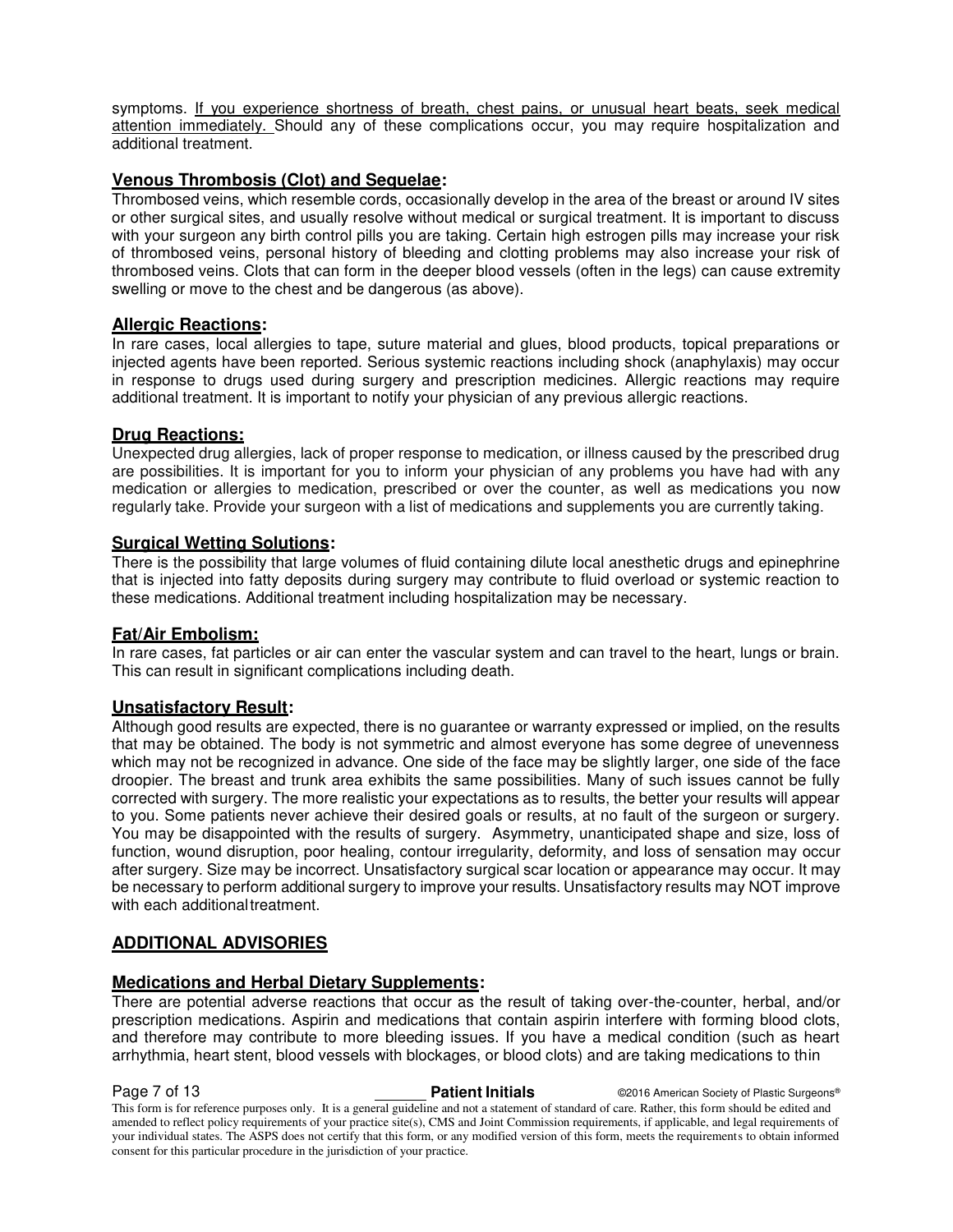your blood and prevent clotting such as Plavix, Warfarin, Coumadin, Xarelto, Effient or Pradaxa, discuss management of these medications around the time of surgery with your plastic surgeon. Your plastic surgeon may sometimes coordinate a plan for these medications with the doctor that prescribed them for your medical condition. If you have been prescribed drugs for a medical condition, do not stop them without discussing it first with your plastic surgeon. Stopping these medications abruptly may result in a heart attack, stroke, or death. Be sure to check with your physician about any drug interactions that may exist with medications which you are already taking. If you have an adverse reaction, stop the drugs immediately and call your plastic surgeon for further instructions. If the reaction is severe, go immediately to the nearest emergency room.

When taking the prescribed pain medications after surgery, realize that they can affect your thought process and coordination. Do not drive, do not operate complex equipment, do not make any important decisions and do not drink any alcohol while taking these medications. Be sure to take your prescribed medication only as directed.

# **Sun Exposure – Direct or Tanning Salon:**

The effects of the sun are damaging to the skin. Exposing the treated areas to sun may result in increased scarring, color changes, and poor healing. Patients who tan, either outdoors or in a salon, should inform their surgeon and either delay treatment, or avoid tanning until the surgeon says it is safe to resume. The damaging effect of sun exposure occurs even with the use sun block or clothing coverage.

# **Travel Plans:**

Any surgery holds the risk of complications that may delay healing and your return to normal life. Please let the surgeon know of any travel plans, important commitments already scheduled or planned, or time demands that are important to you, so that appropriate timing of surgery can occur. There are no guarantees that you will be able to resume all activities in the desired time frame. Allow at least 10-14 days to travel via airplane. Medications may be required should you have a long flight/ trip to prevent DVT/ PE in the immediate post-operative period.

### **Long-Term Results:**

Subsequent alterations in the appearance of your body may occur as the result of aging, sun exposure, weight loss, weight gain, pregnancy, menopause or other circumstances not related to your surgery.

### **Body-Piercing:**

Individuals who currently wear body-piercing jewelry in the surgical region are advised that an infection could develop from this activity. Body-piercing jewelry should be removed prior to your surgical procedure.

# **Nails:**

To determine your vitals status during surgery your anesthesia provider may require access to your finger nails for monitoring. Make sure to have at least two finger nails free of nail polish or acrylic nails on the date of your surgery.

### **Jewelry:**

Jewelry should not be brought with you at the time of your surgical procedure. Items such as earrings, wedding rings, necklaces, etc. should be removed and placed in a safe place. Do not bring your jewelry with you for your surgery.

# **Female Patient Information:**

It is important to inform your plastic surgeon if you use birth control pills, estrogen replacement, or if you suspect you may be pregnant. Many medications including antibiotics may neutralize the preventive effect of birth control pills, allowing for conception and pregnancy.

**Page 8 of 13 Patient Initials COVIG American Society of Plastic Surgeons<sup>®</sup> Page 2016 Plastic Surgeons** 

This form is for reference purposes only. It is a general guideline and not a statement of standard of care. Rather, this form should be edited and amended to reflect policy requirements of your practice site(s), CMS and Joint Commission requirements, if applicable, and legal requirements of your individual states. The ASPS does not certify that this form, or any modified version of this form, meets the requirements to obtain informed consent for this particular procedure in the jurisdiction of your practice.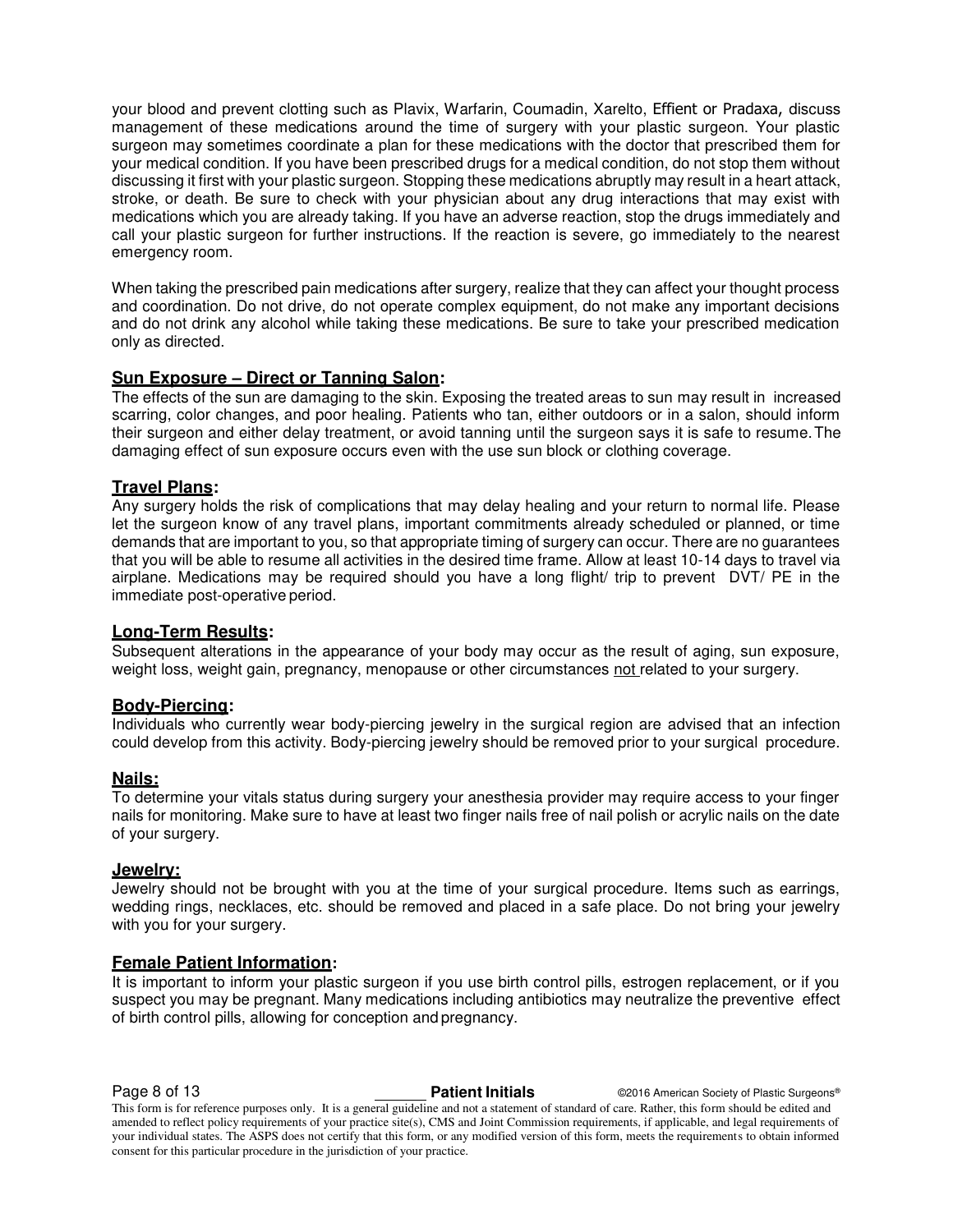# **Intimate Relations After Surgery:**

Surgery involves coagulating of blood vessels and increased activity of any kind may open these vessels leading to a bleed, or hematoma. Activity that increases your pulse or heart rate may cause additional bruising, swelling, and the need for return to surgery to control bleeding. It is wise to refrain from intimate physical activities until your physician states it is safe.

# **Mental Health Disorders and Elective Surgery:**

It is important that all patients seeking to undergo elective surgery have realistic expectations that focus on improvement rather than perfection. Complications or less than satisfactory results are sometimes unavoidable, may require additional surgery and often are stressful. Please openly discuss with your surgeon, prior to surgery, any history that you may have of significant emotional depression or mental health disorders. Although many individuals may benefit psychologically from the results of elective surgery, effects on mental health cannot be accurately predicted.

# **ADDITIONAL SURGERY NECESSARY (Re-Operations)**

There are many variable conditions that may influence the long-term result of surgery. It is unknown how your tissue may respond or how wound healing will occur after surgery. Secondary surgery may be necessary to perform additional tightening or repositioning of body structures. Should complications occur, additional surgery or other treatments may be necessary. Even though risks and complications occur infrequently, the risks cited are associated with this surgery. Other complications and risks can occur but are less common. The practice of medicine and surgery is not an exact science. Although good results are expected, there is no guarantee or warranty expressed or implied, on the results that may be obtained. In some situations, it may not be possible to achieve optimal results with a single surgical procedure. You and your surgeon will discuss the options available should additional surgery be advised. There may be additional costs and expenses for such additional procedures, including surgical fees, facility and anesthesia fees, pathology and lab testing.

# **PATIENT COMPLIANCE**

Follow all physician instructions carefully; this is essential for the success of your outcome. It is important that the surgical incisions are not subjected to excessive force, swelling, abrasion, or motion during the time of healing. Personal and vocational activity needs to be restricted. Protective dressings and drains should not be removed unless instructed by your plastic surgeon. Successful post-operative function depends on both surgery and subsequent care. Physical activity that increases your pulse or heart rate may cause bruising, swelling, fluid accumulation and the need for return to surgery. It is important that you participate in follow-up care, return for aftercare, and promote your recovery after surgery.

# **ATTESTATIONS**

# **Smoking, Second-Hand Smoke Exposure, Nicotine Products (Patch, Gum, Nasal Spray):**

Patients who are currently smoking or use tobacco or nicotine products (patch, gum, or nasal spray) are at a greater risk for significant surgical complications of skin loss and delayed healing and additional scarring. Individuals exposed to second-hand smoke are also at potential risk for similar complications attributable to nicotine exposure. Additionally, smoking may have a significant negative effect on anesthesia and recovery from anesthesia, with coughing breathing or airway problems, and possibly increased bleeding. Individuals who are not exposed to tobacco smoke or nicotine-containing products have a significantly lower risk of these type of complications. Please indicate your current status regarding these items below**:** 

I am a non-smoker and do not use nicotine products. I understand the potential risk of second-hand smoke exposure causing surgical complications.

I am a smoker or use tobacco / nicotine products. I understand the risk of surgical complications due to smoking or use of nicotine products.

**Page 9 of 13 Patient Initials Patient Initials C2016 American Society of Plastic Surgeons®** This form is for reference purposes only. It is a general guideline and not a statement of standard of care. Rather, this form should be edited and amended to reflect policy requirements of your practice site(s), CMS and Joint Commission requirements, if applicable, and legal requirements of your individual states. The ASPS does not certify that this form, or any modified version of this form, meets the requirements to obtain informed consent for this particular procedure in the jurisdiction of your practice.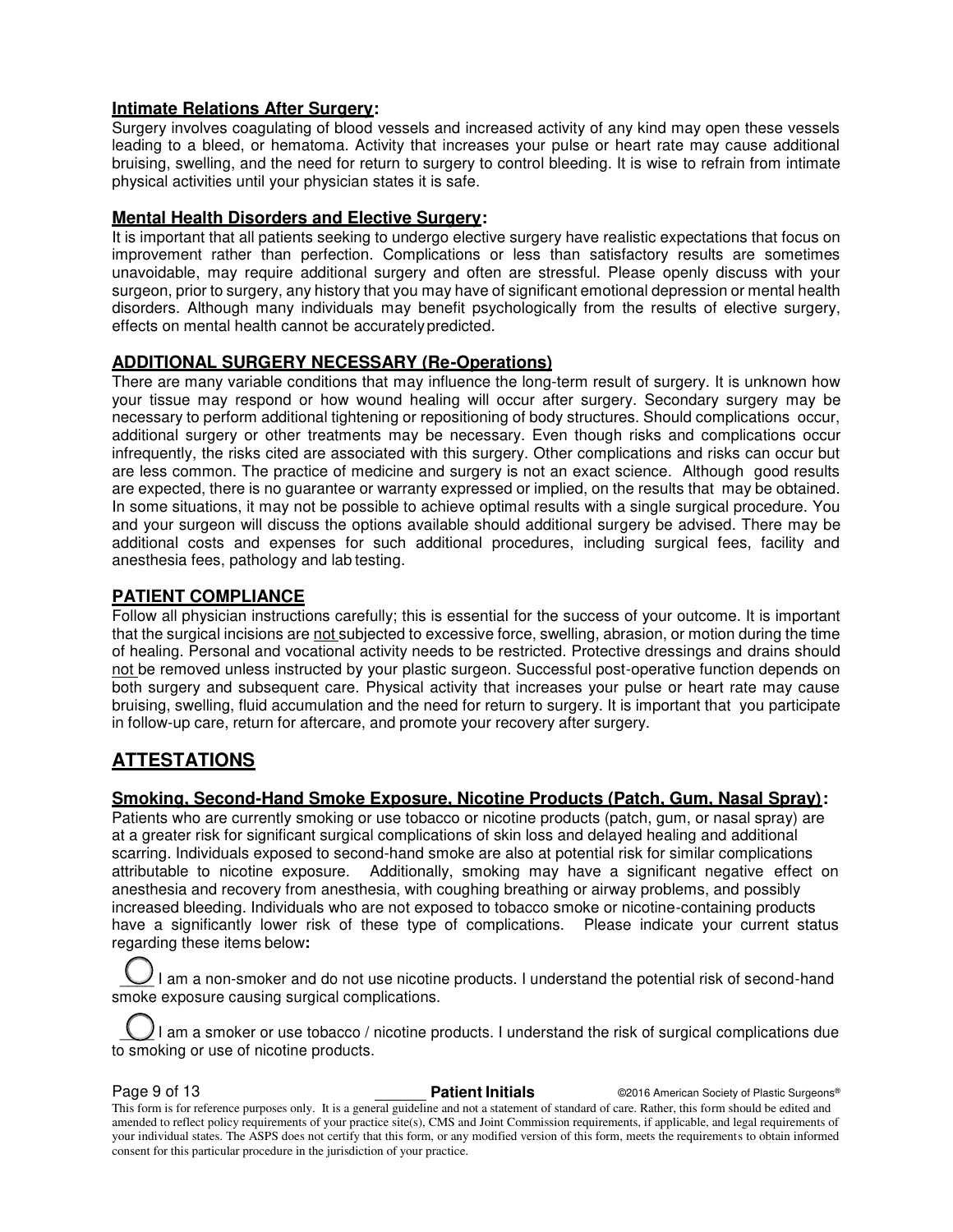I have smoked and stopped approximately \_\_\_\_\_\_\_\_ ago. I understand I may still have the effects and therefore risks from smoking in my system, if not enough time has lapsed.

I have been advised to stop smoking immediately and have been informed of the risks, benefits, expectations and alternatives to my surgery if I continue smoking.

It is important to refrain from smoking at least 6 weeks before surgery and until your physician states it is safe to return, if desired. I acknowledge that I will inform my physician if I continue to smoke within this time frame, and understand that for my safety, the surgery, if possible, may be delayed.

Smoking may have such a negative effect on your surgery that a urine or blood test just before surgery may be done which will prove the presence of Nicotine. If positive, your surgery may be cancelled and your surgery, scheduling fee, and other prepaid amounts may be forfeited. Honestly disclose smoking to your surgeon.

# **Sleep Apnea / CPAP:**

Individuals who have breathing disorders such as "Obstructive Sleep Apnea" and who may rely upon CPAP devices (continuous positive airway pressure) or utilize nighttime oxygen are advised that they are at a substantive risk for respiratory arrest and death when they take narcotic pain medications following surgery. This is an important consideration when evaluating the safety of surgical procedures in terms of very serious complications, including death, that relate to pre-existing medical conditions. Surgery may be considered only with monitoring afterwards in a hospital setting in order to reduce risk of potential respiratory complications and to safely manage pain following surgery.

Please consider the following symptoms of sleep apnea:

| I am frequently tired upon waking and throughout the day            |
|---------------------------------------------------------------------|
| I have trouble staying asleep at night                              |
| I have been told that I snore or stop breathing during sleep        |
| I wake up throughout the night or constantly turn from side to side |
| I have been told that my legs or arms jerk while I'm sleeping       |
| I make abrupt snorting noises during sleep                          |
| I feel tired or fall asleep during the day                          |
|                                                                     |

It is important for you to inform and discuss any of the above symptoms that you have experienced with your surgeon.

# **DVT/PE Risks and Advisory:**

There is a risk of blood clots, Deep Vein Thrombosis (DVT) and Pulmonary Embolus (PE) with every surgical procedure. It varies with the risk factors below. The higher the risk factors, the greater the risk and the more involved you must be in both understanding these risks and, when permitted by your physician, walking and moving your legs. There may also be leg stockings, squeezing active leg devices, and possibly medicines to help lower your risk.

**Page 10 of 13 Patient Initials Patient Initials C2016 American Society of Plastic Surgeons®** This form is for reference purposes only. It is a general guideline and not a statement of standard of care. Rather, this form should be edited and amended to reflect policy requirements of your practice site(s), CMS and Joint Commission requirements, if applicable, and legal requirements of your individual states. The ASPS does not certify that this form, or any modified version of this form, meets the requirements to obtain informed consent for this particular procedure in the jurisdiction of your practice.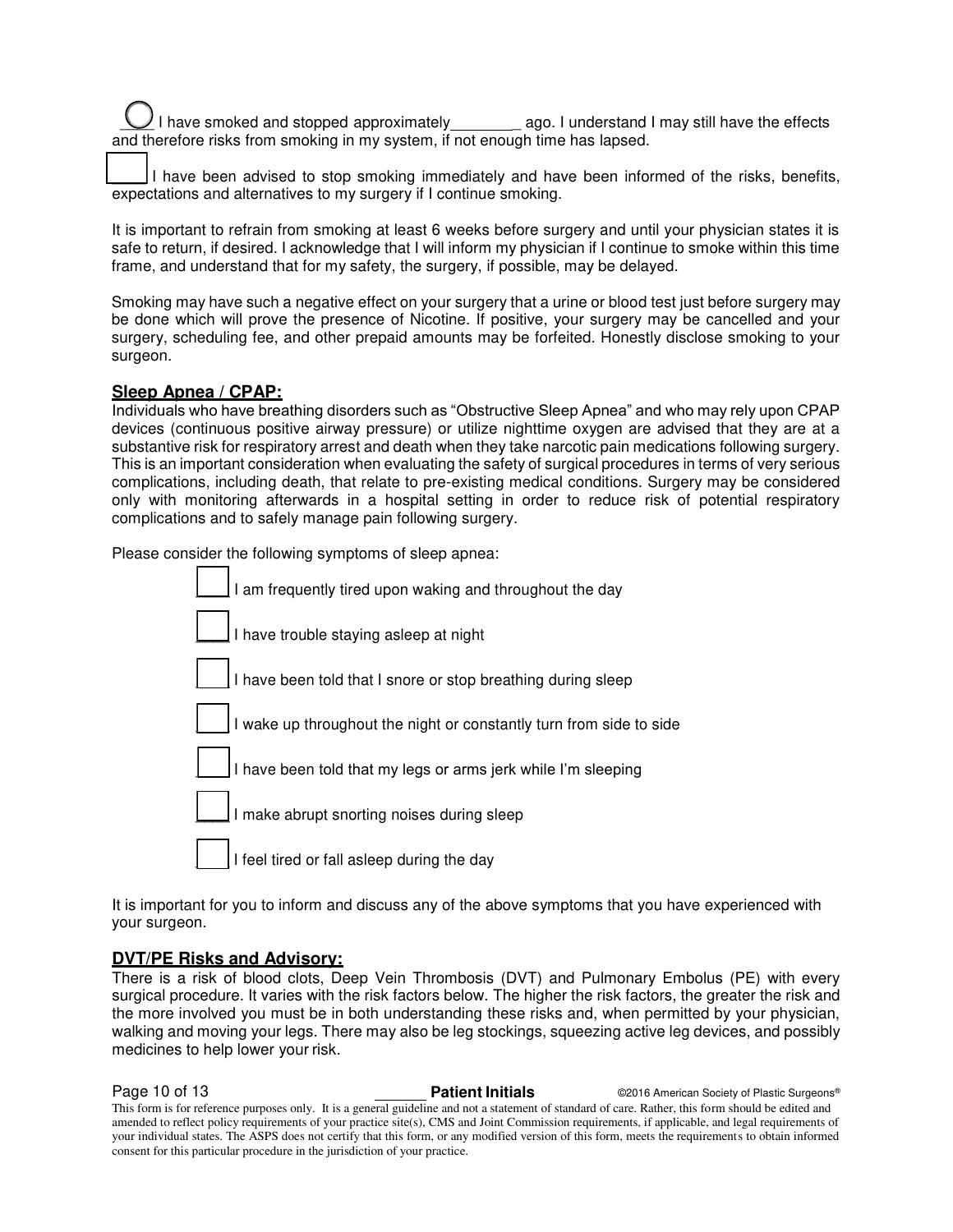There are many conditions that may increase or affect risks of clotting. Inform your doctor about any past or present history of any of the following:

|  | Past History of Blood Clots                                                                                                                                                                             |
|--|---------------------------------------------------------------------------------------------------------------------------------------------------------------------------------------------------------|
|  | Family History of Blood Clots                                                                                                                                                                           |
|  | <b>Birth Control Pills</b>                                                                                                                                                                              |
|  | Hormone Stimulating Drugs                                                                                                                                                                               |
|  | Swollen Legs                                                                                                                                                                                            |
|  | History of Cancer                                                                                                                                                                                       |
|  | Large Dose Vitamins                                                                                                                                                                                     |
|  | Varicose Veins                                                                                                                                                                                          |
|  | Past Illnesses of the Heart, Liver, Lung, or Gastrointestinal Tract.                                                                                                                                    |
|  | History of Multiple Spontaneous Abortions or Miscarriages                                                                                                                                               |
|  | I understand the risks relating to DVT/PE and how important it is to comply with therapy as<br>discussed with my surgeon. The methods of preventative therapy include:<br>Early ambulation when allowed |
|  | Compression devices (SCD/ICD)                                                                                                                                                                           |

Anticoagulation Protocols when Allowed

For high risk patients, the risks of VTE are still high, even in the setting of appropriate chemoprophylaxis. If your surgery is elective and you're a high risk patient, it's best to consider with not proceeding with such elective surgery.

# **COMMUNICATION ACKNOWLEDGEMENT – CONSENT**

There are many ways to communicate with you. It is important to keep appointments and let us know if problems or issues arise. Methods of communicating are by telephone, text, pager, answering service if available, email, and regular mail. If an emergency arises, keep us alerted to your progress so we may aid in any necessary treatments. Please do not leave a message after hours or on weekends on the office answering machine if any urgent or emergent situation exists, as there is a delay in retrieving such messages. All attempts will be made to preserve your privacy in accordance with HIPAA rules.

Please select preferred way of communicating with you:

Telephone

| Home |  |
|------|--|
| Work |  |

**Page 11 of 13 Patient Initials Patient Initials C2016 American Society of Plastic Surgeons®** 

This form is for reference purposes only. It is a general guideline and not a statement of standard of care. Rather, this form should be edited and amended to reflect policy requirements of your practice site(s), CMS and Joint Commission requirements, if applicable, and legal requirements of your individual states. The ASPS does not certify that this form, or any modified version of this form, meets the requirements to obtain informed consent for this particular procedure in the jurisdiction of your practice.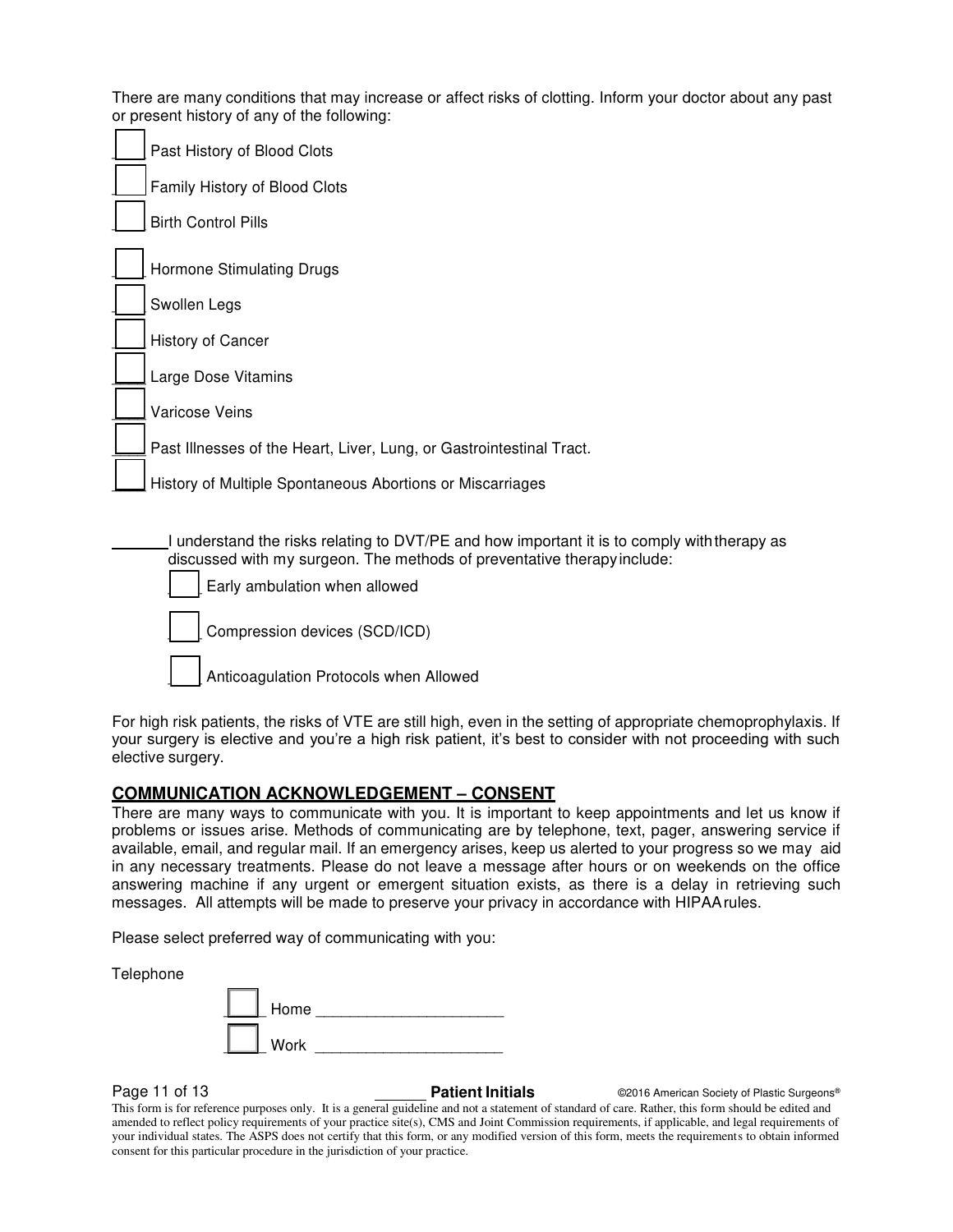| Cell                                            |  |
|-------------------------------------------------|--|
| Text                                            |  |
| Pager - Answering Service if available          |  |
| $\rfloor$ Email – with up to date email address |  |
| Regular Mail and Delivery                       |  |

# **DISCLAIMER**

Informed-consent documents are used to communicate information about the proposed surgical treatment of a disease or condition along with disclosure of risks and alternative forms of treatment(s), including no surgery. The informed-consent process attempts to define principles of risk disclosure that should generally meet the needs of most patients in most circumstances.

However, informed-consent documents should not be considered all-inclusive in defining other methods of care and risks encountered. Your plastic surgeon may provide you with additional or different information which is based on all the facts in your particular case and the current state of medical knowledge.

Informed-consent documents are not intended to define or serve as the standard of medical care. Standards of medical care are determined on the basis of all of the facts involved in an individual case and are subject to change as scientific knowledge and technology advance and as practice patterns evolve.

# **It is important that you read the above information carefully and have all of your questions answered before signing the consent on the next page.**

**Page 12 of 13 Patient Initials Patient Initials C2016 American Society of Plastic Surgeons®** 

This form is for reference purposes only. It is a general guideline and not a statement of standard of care. Rather, this form should be edited and amended to reflect policy requirements of your practice site(s), CMS and Joint Commission requirements, if applicable, and legal requirements of your individual states. The ASPS does not certify that this form, or any modified version of this form, meets the requirements to obtain informed consent for this particular procedure in the jurisdiction of your practice.